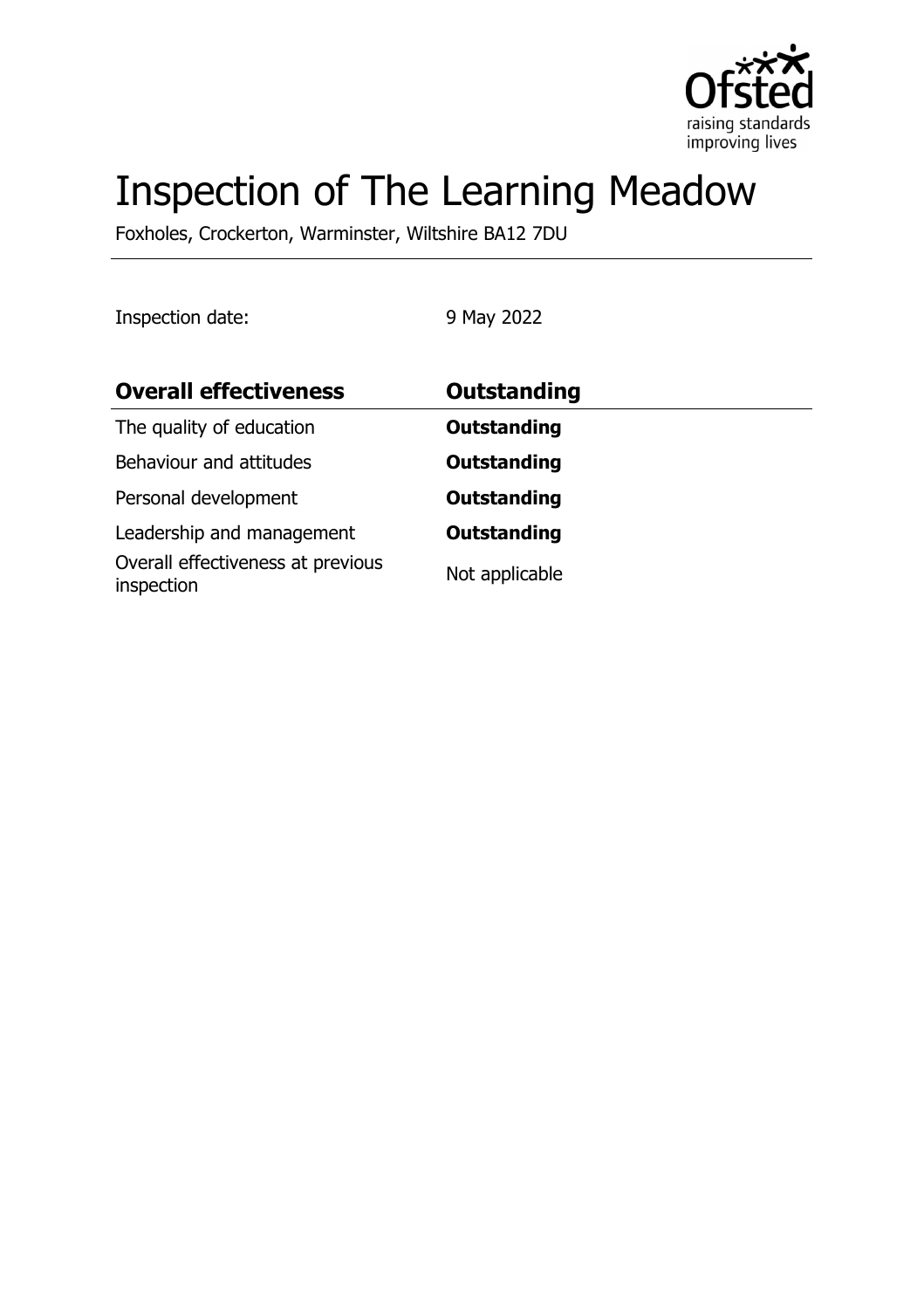

# **What is it like to attend this early years setting?**

#### **The provision is outstanding**

Children thrive in this immensely nurturing outdoor setting. They excitably arrive ready for the day, where they are greeted by caring staff who are genuinely happy to see them. Children feel a sense of belonging as they confidently wave parents goodbye. Children make free choices in their play, choosing where to play in the well-resourced, stimulating, and challenging outdoor environment, supporting them to be highly independent. They are thoroughly engaged in activities and learn through their own curiosity in the exceptionally well-planned curriculum, which covers all areas of learning. Highly skilled staff ask probing questions and offer thought provoking comments, encouraging children to find out answers for themselves. For example, children wonder if herbs will still smell when covered with paint so staff encourage them to try it out and see. All children, including those with special educational needs and/or disabilities, are making excellent progress.

Staff have high expectations, supporting the children to be strongly independent and in control of their own choices. For example, when children climb up high, staff encourage them to think if they feel safe to jump. Children are calm and behave exceedingly well. The nursery is exceptional at supporting children and families. They recognised children were anxious about leaving families after being home, due to the COVID-19 pandemic. So, they introduced a special story book they shared with families, to help children express their feelings, and children continue to flourish.

### **What does the early years setting do well and what does it need to do better?**

- $\blacksquare$  Partnership with parents is exceptional. Parents say their children thrive in the setting and have come along in 'leaps and bounds' since starting. They are kept informed of their children's day through an online parent application and conversations at collection. They also attend regular parents' meetings and receive newsletters. During periods of COVID-19 lockdown, relationships and contact was maintained, parents were contacted weekly and given helpful ideas of activities they could do with their children.
- Children are kind, caring and self-sufficient. They help each other and share exceptionally well. For example, when children are trying to get paint out of a bottle, other children help out by shaking and tapping the bottom until the paint appears. Children also help to care for the many animals at the setting.
- $\blacksquare$  The extremely skilful staff ensure children have opportunities to learn mathematical and problem-solving skills in every aspect of their play. For example, when feeding the animals, they discuss how much water to put in the sheep's water bucket and at other times problem solve how to get the last of the water out of a tray. Additionally, during a game of hide and seek, staff help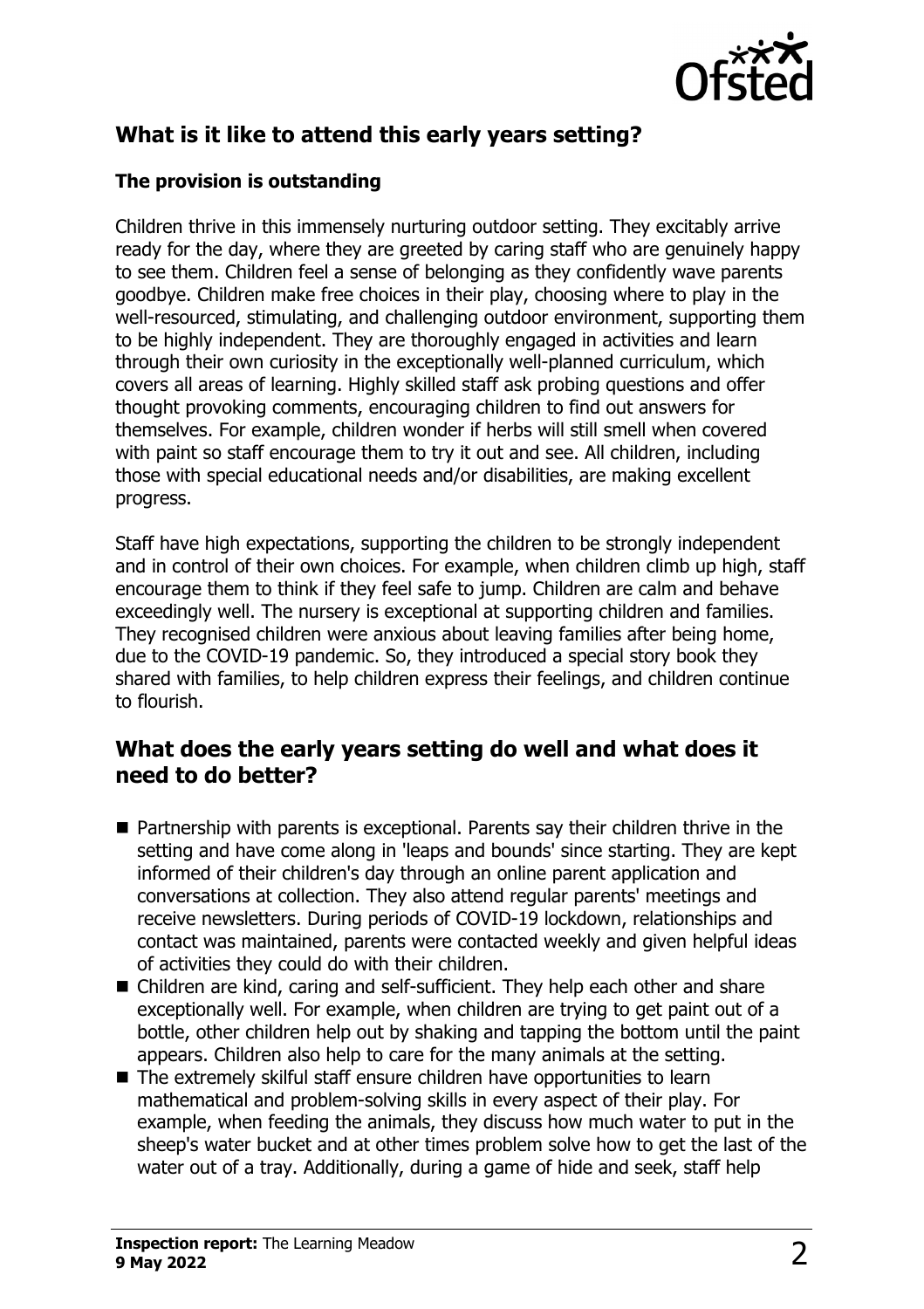

ensure children's counting gives other children time to hide. At mealtimes, they independently collect one knife and fork each and discuss if they would like 'more' food.

- $\blacksquare$  There are many enticing opportunities for all children to be physically active and to develop their muscles. The youngest children run up and down mounds of earth, experimenting by walking, then running, then jumping on the way down. Children ride on wheeled toys, move equipment around the setting, and dance to a variety of music on the stage.
- Staff know children extremely well and deliver a coherent curriculum, tailored to their individual learning needs and interests, supporting children to be motivated, independent learners. Staff set up the environment in an enticing way, with exciting resources that invite children to learn to play and explore. Careful questioning by responsive adults keeps children engaged, interested and learning.
- $\blacksquare$  Children love looking at books and have access to many different types, in all areas of the setting. For example, children go on 'car rides' on the car built from real tyres and a real steering wheel. They get out the map, so they can see where they are going. In another area, staff notice children looking at books on animals so they get out the world map, so they can see where the animals come from.
- $\blacksquare$  The setting is led by a highly ambitious, competent leader, who leads a strong, skilled staff team. Staff are excellent role models and speak calmly to each other. They use walkie-talkies to communicate across distances rather than calling out, to reduce distractions to children. They ensure they get down to children's level to speak to them, and calmly help them resolve any conflicts that may arise.

## **Safeguarding**

The arrangements for safeguarding are effective.

Safeguarding is given extremely high priority at this setting, and children are kept very safe. Management and staff have an excellent knowledge of safeguarding. They know the signs and symptoms to look for that may be a cause for concern and have excellent recording systems. They all know how to report any concerns. They keep their knowledge up to date by attending regular training and by discussing safeguarding topics in staff meetings and staff supervision meetings. Many measures are in place to ensure the children are safe around the fire pit. The premises are extremely safe, with many procedures and risk assessments in place to ensure children remain safe.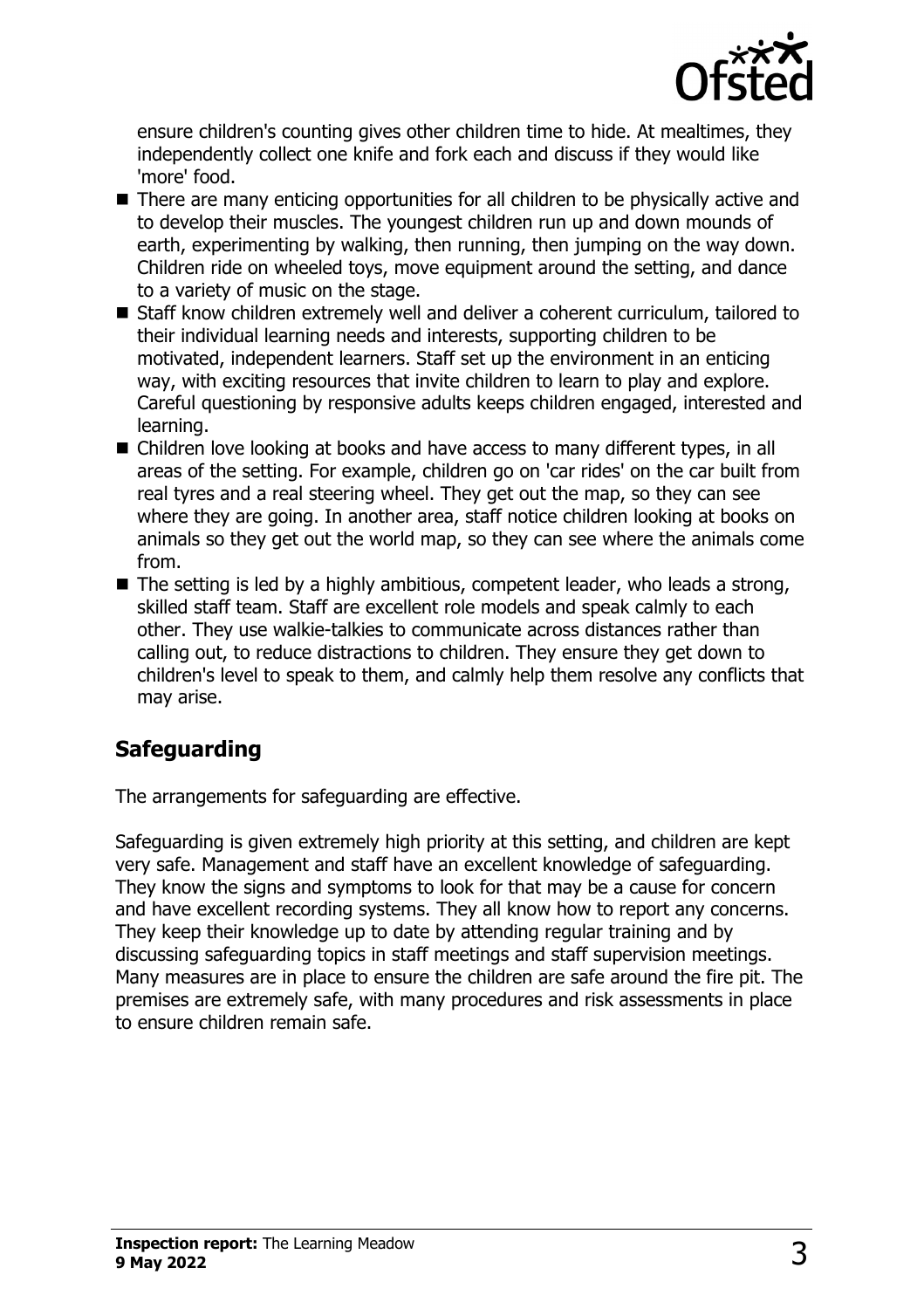

| <b>Setting details</b>                              |                                                                                      |
|-----------------------------------------------------|--------------------------------------------------------------------------------------|
| Unique reference number                             | 2509653                                                                              |
| <b>Local authority</b>                              | Wiltshire                                                                            |
| <b>Inspection number</b>                            | 10191579                                                                             |
| <b>Type of provision</b>                            | Childcare on non-domestic premises                                                   |
| <b>Registers</b>                                    | Early Years Register, Compulsory Childcare<br>Register, Voluntary Childcare Register |
| Day care type                                       | Sessional day care                                                                   |
| Age range of children at time of<br>inspection      | 2 to $4$                                                                             |
| <b>Total number of places</b>                       | 24                                                                                   |
| Number of children on roll                          | 52                                                                                   |
| Name of registered person                           | The Learning Meadow Ltd                                                              |
| <b>Registered person unique</b><br>reference number | 2509652                                                                              |
| <b>Telephone number</b>                             | 07927269248                                                                          |
| Date of previous inspection                         | Not applicable                                                                       |

## **Information about this early years setting**

The Learning Meadow was registered in 2018. The setting is in Warminster, Wiltshire. The setting is open from 7.45am until 5.30pm, Monday to Friday, term time only. There are six members of staff, the majority of who have a level 3 early years qualification. The manager holds a Bachelor of Arts degree in Early Years and Childcare Studies. The Learning Meadow is an outdoor setting, where children spend almost all their time outside.

## **Information about this inspection**

**Inspector** Joanne Neenan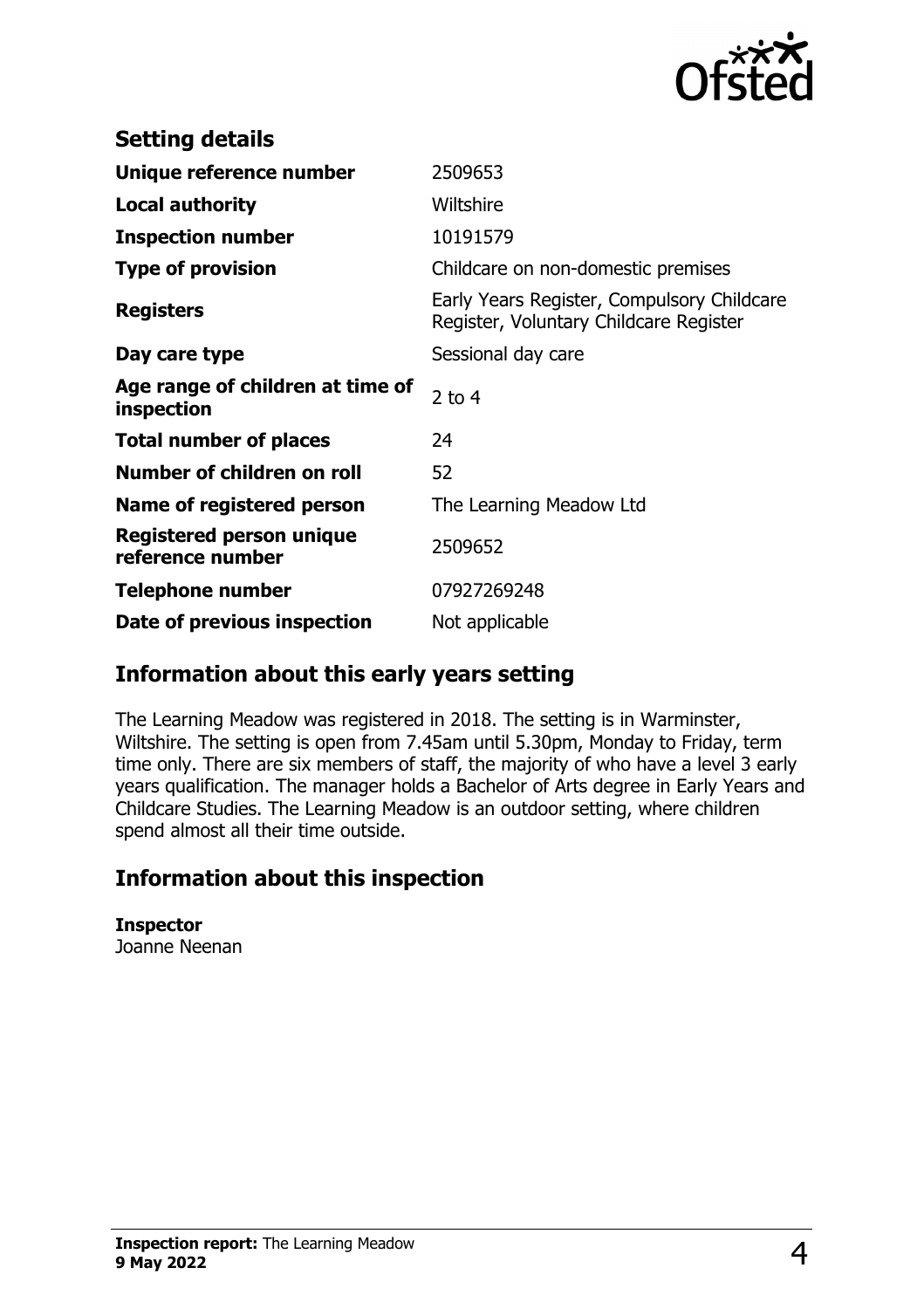

#### **Inspection activities**

- $\blacksquare$  This was the first routine inspection the provider received since the COVID-19 pandemic began. The inspector discussed the impact of the pandemic with the provider and has taken that into account in their evaluation of the provider.
- $\blacksquare$  The manager joined the inspector on a learning walk and talked to the inspector about their curriculum and what they want their children to learn.
- $\blacksquare$  The inspector spoke to children, to find out about what they enjoyed at the setting.
- $\blacksquare$  The inspector talked to staff at appropriate times during the inspection and took account of their views.
- $\blacksquare$  The inspector carried out a joint observation of a group activity with the manager.
- $\blacksquare$  The inspector observed the quality of education being provided outdoors and assessed the impact that this was having on children's learning.
- $\blacksquare$  The inspector spoke to several parents during the inspection and took account of their views.
- The inspector looked at relevant documentation and reviewed evidence of the suitability of staff working in the nursery.

We carried out this inspection under sections 49 and 50 of the Childcare Act 2006 on the quality and standards of provision that is registered on the Early Years Register. The registered person must ensure that this provision complies with the statutory framework for children's learning, development and care, known as the early years foundation stage.

If you are not happy with the inspection or the report, you can [complain to Ofsted](http://www.gov.uk/complain-ofsted-report).